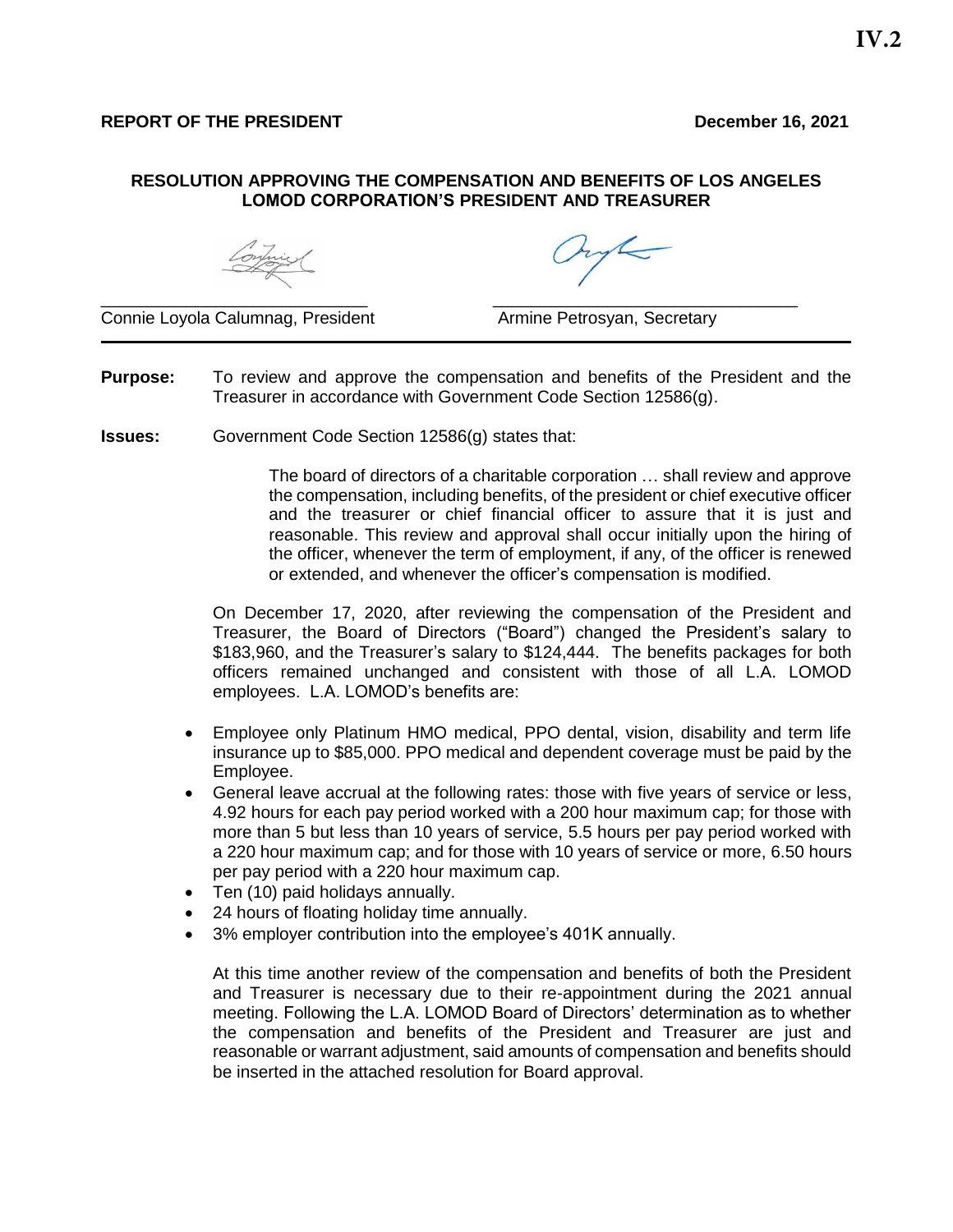**Funding:** The Chief Administrative Officer of the Housing Authority of the City of Los Angeles confirms the following:

> *Source of Funds:* L.A. LOMOD receives Section 8 administrative fees under the Performance-Based Contract Administration ("PBCA") Annual Contributions Contract ("ACC") for administering Housing Assistance Payments to owners of Section 8 project-based buildings.

> *Budget and Program Impact:* The administrative fees received cover all expenditures. The proposed FY2022 includes sufficient funds for all staff salaries and benefits.

## **Attachment:**

1. Resolution